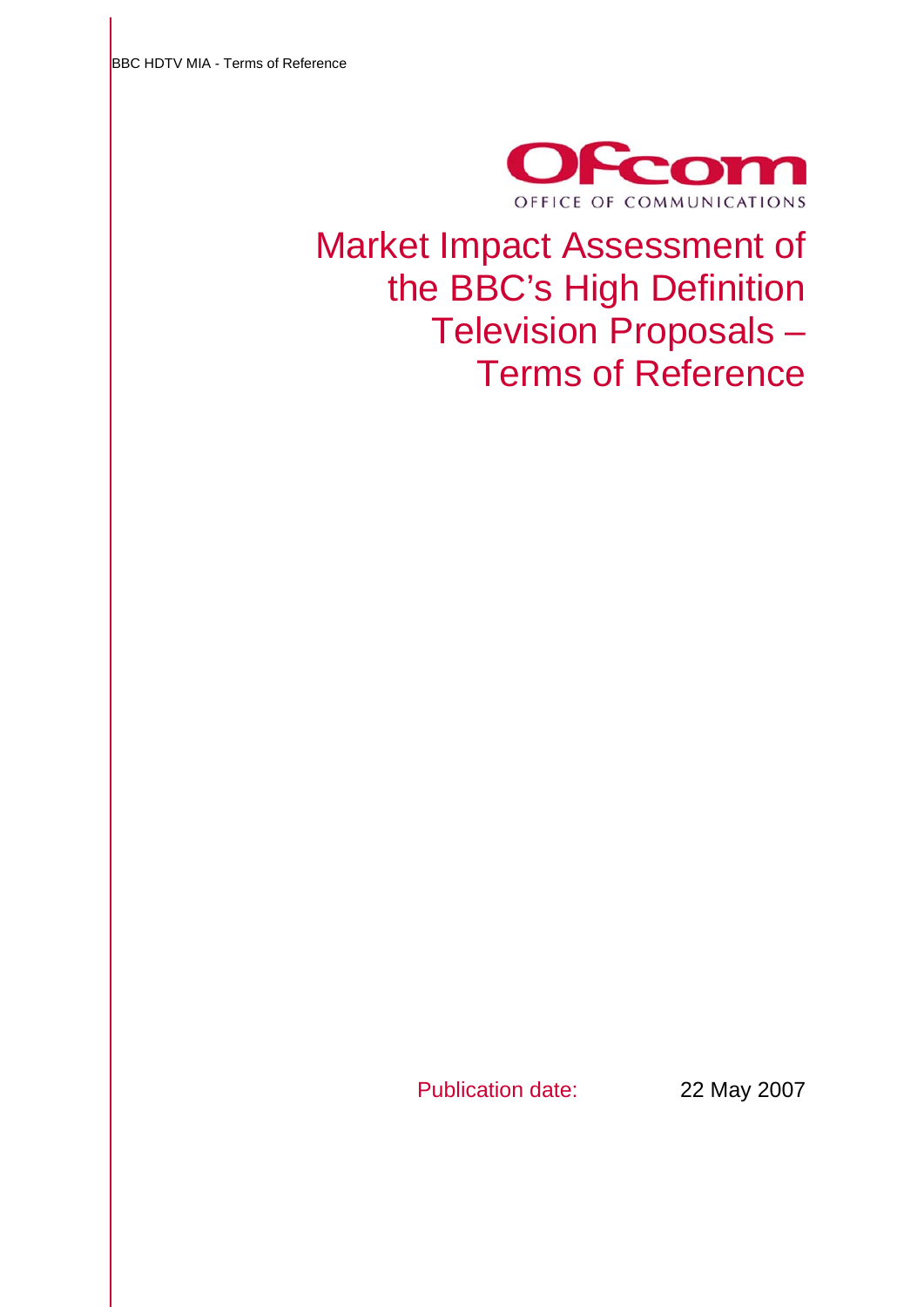# **Terms of Reference**

1.1 This document provides the terms of reference for Ofcom's market impact assessment of the BBC's proposal for a new High Definition Television ('HDTV') channel.

#### **Introduction**

- 1.2 The BBC's new Royal Charter and Agreement, which became legally effective on 1 January 2007, requires the BBC Trust to undertake a Public Value Test ('PVT') before a decision is taken to make any significant change to the UK Public Services. The PVT comprises two elements – a Public Value Assessment ('PVA') and a Market Impact Assessment ('MIA').
- 1.3 For the purposes of conducting MIAs, Ofcom and the BBC Trust have established a Joint Steering Group ('JSG'). The JSG has set these terms of reference for the HDTV MIA. The substantive findings of the MIA will, however, remain a matter for the judgment of Ofcom.

## **Proposition**

- 1.4 The BBC Executive is applying for permission to provide a single, linear, digital TV channel in high definition ('HD') format.
- 1.5 It would be a mixed-genre channel, drawing from content across the BBC's channels, and would aim to meet the BBC's public purposes. The channel would be available free-to-view, and would carry no advertising.
- 1.6 The BBC is seeking approval to provide a service of nine hours per day, with some flexibility to extend beyond this to allow for the coverage of significant live sport or other events. At launch, the channel would offer a schedule of three to four hours per day, building to nine hours in late 2008. 95 per cent or more of the content will be HD versions of programmes broadcast in SD on other BBC channels.
- 1.7 The intention is to make the HD channel available on digital satellite, digital cable and digital terrestrial television. The BBC may also make the channel, or content from it, available on the internet, subject to value for money considerations and as technology allows. This could be through both bbc.co.uk and internet protocol TV providers.
- 1.8 The BBC Executive has identified two mutually exclusive options for digital terrestrial television (DTT): the full nine-hour schedule or a four-hour schedule overnight between 0200 and 0600.
- 1.9 The full nine-hour schedule would be offered on DTT if sufficient spectrum capacity were available after digital switchover.
- 1.10 The four-hour overnight schedule would be offered ahead of digital switchover and possibly after switchover if insufficient spectrum capacity were available during the transmission hours of the nine-hour schedule. However, it is also possible that the BBC Executive may review its options for providing HD on DTT if sufficient spectrum were not available after switchover.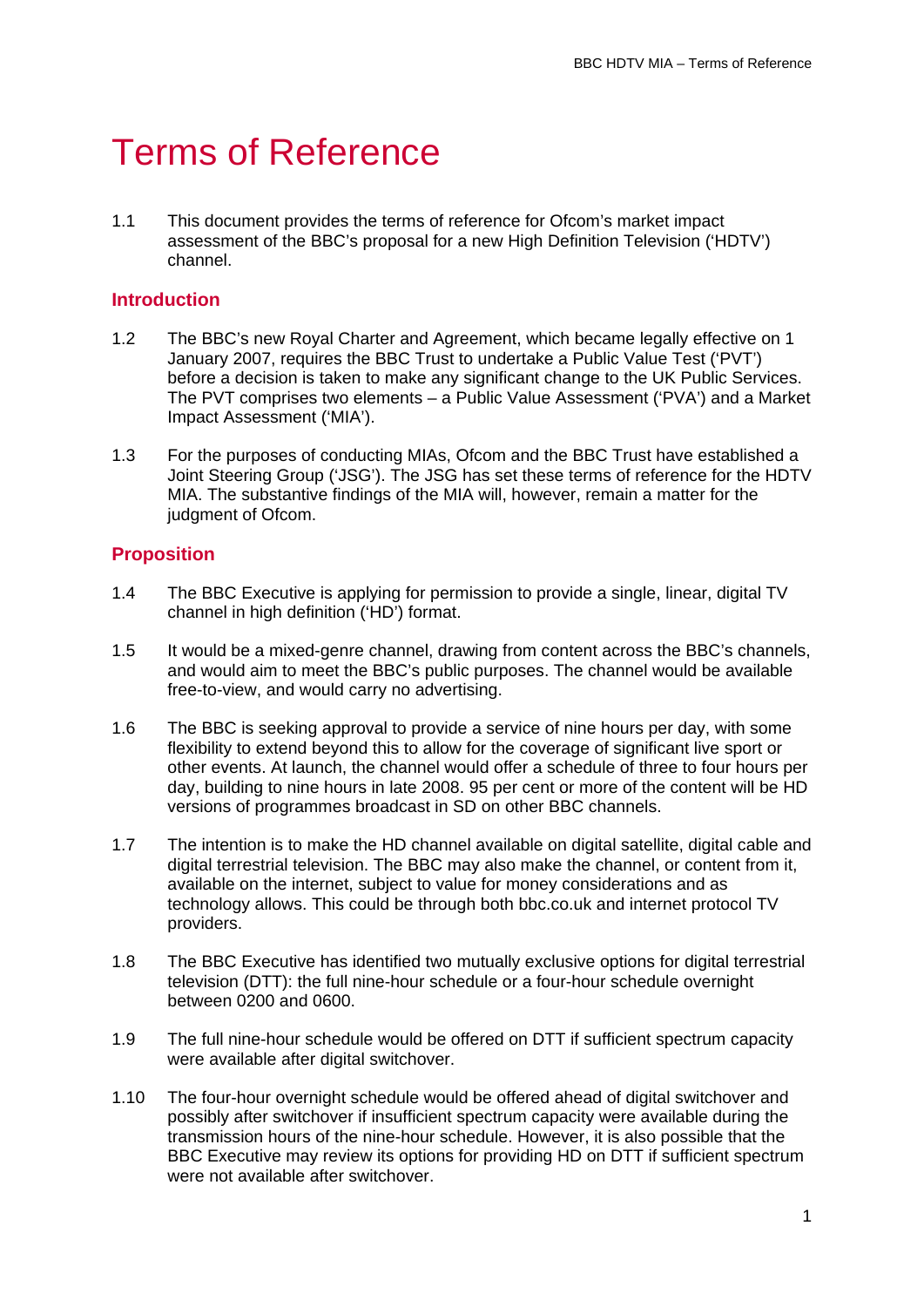- 1.11 The four-hour overnight schedule would offer selected highlights from the following day's nine-hour schedule on cable and satellite. In order to provide capacity for this at launch, the BBC Executive proposes to take down the following services from Freeview between the hours of 0200 and 0600: BBC Four until close-down; BBC Parliament, when broadcast; two BBCi interactive video streams (accessed through the red button on remote controls); the BBCi interactive news loop (also accessed through the red button – for the avoidance of doubt, BBC News 24 would not be affected).
- 1.12 These changes would be subject not only to PVT approval by the BBC Trust but also to a separate Ofcom process. The DTT multiplex on which the BBC transmits the channels is licensed by Ofcom, so an application to Ofcom for a variation of the multiplex licence would be required.
- 1.13 Under the option where sufficient spectrum capacity becomes available following digital switchover, the four-hour overnight schedule on DTT would be replaced by the same nine-hour service as provided over the cable and satellite platforms. This would happen as digital switchover proceeds region by region. Full national coverage would be achieved on completion of digital switchover in 2012.
- 1.14 A full description of the proposed service has been agreed by the BBC Trust and Ofcom, and is published by the BBC Trust at: http://www.bbc.co.uk/bbctrust

## **Objective**

1.15 The purpose of the MIA is to assess the impact which the introduction of the proposed service would have on products and services for which the proposed HDTV service is likely to be a direct substitute or complement, and on other related products and services. The impact of the proposed service may be either positive (in the case of the impact on a complementary product or service) or negative (in the case of a substitute product or service).

## **Approach**

1.16 The MIA will be carried out in accordance with the methodology which has been agreed between the BBC Trust and Ofcom.

## **Output**

- 1.17 The MIA will provide an assessment and, where possible and relevant, a quantifiable evaluation of the impact on the relevant primary and other services identified. This includes an assessment of the impact on producers and other participants and ultimately consumers.
- 1.18 The assessment of some effects is likely to remain purely qualitative, for example those related to investment incentives. Ofcom should, however, seek to obtain some information as to the likely impact on existing (and perhaps future) producers' plans.
- 1.19 The MIA analysis may also include some sensitivity analysis to:
	- identify which aspects of the service may have a particularly strong impact on the overall assessment; and
	- as appropriate help identify possible modifications to the service to remove/mitigate some of these effects.